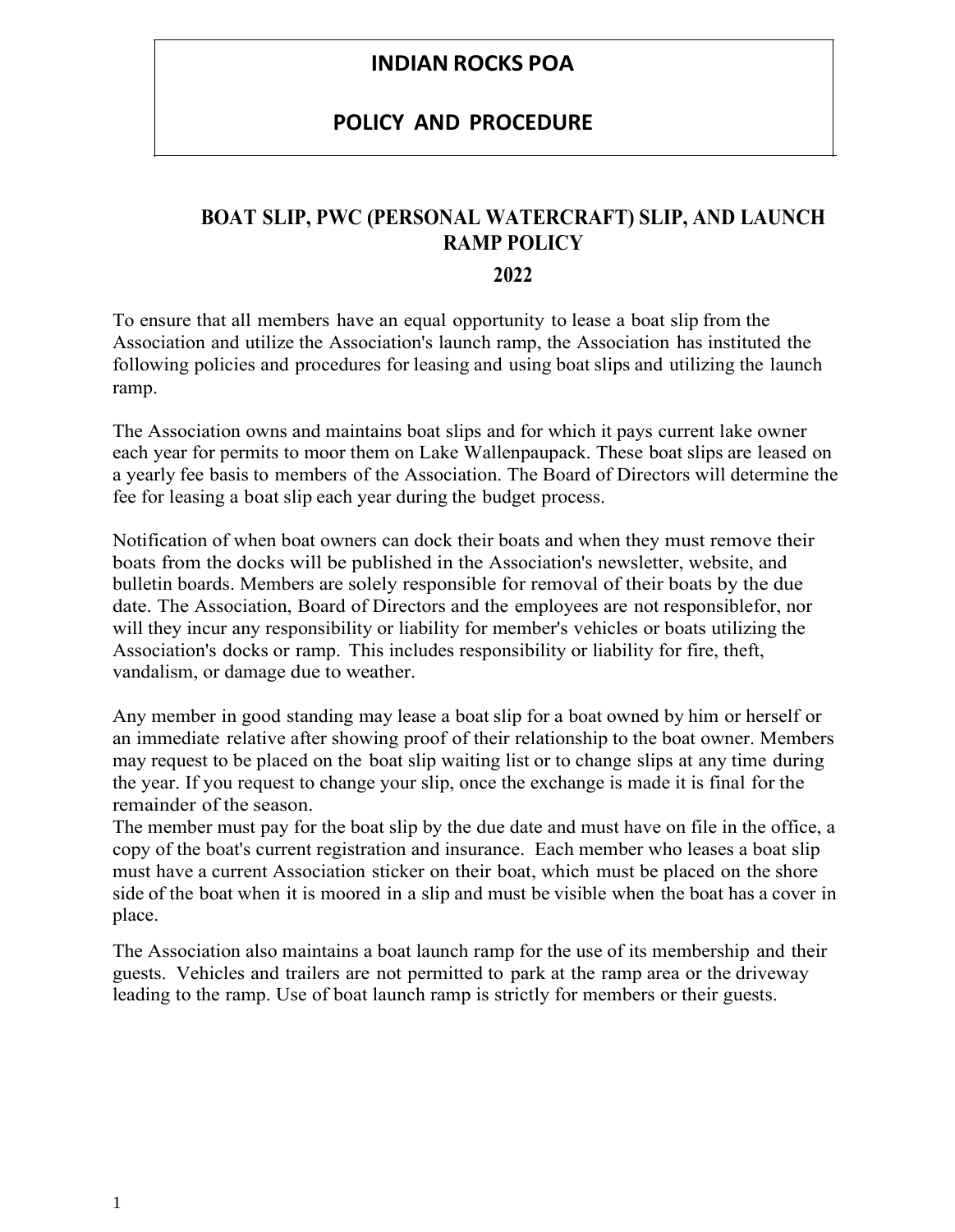## **INDIAN ROCKS POA**

## **POLICY AND PROCEDURE**

The previous year's lessee is automatically renewed as long as the lessee pays for their boat slip and assessments prior to January 31<sup>st</sup>. If boat slip, assessments, and any other amounts due are not paid by January 31<sup>st</sup>, the boat slip will be offered to the next member in good standing on the waiting list until a member accepts the lease. The new lessee must pay for their new boat slip and provide the Association office with the registration and insurance for their boat within 10 days of notification or the boat slip will be given to the next member on the list.

Boat docks are not attached to a member's property and if a property is sold, the member's slip lease is terminated and is non-transferable to the new property owner.

Members are only allowed to lease one boat slip per year unless there are boat slips available after all members on the waiting list have been offered a slip. Seconds slips will be given to members for one season only and will not be renewed. The members name would need to be put on the second slip waiting list for the following year if they so desire one.

Indian Rocks offers two types of Association boat slips: (1) regular sized and (2) oversized. The type of slip is determined by the total length of the boat as indicated on the boat's registration.

No boat over twenty-four (24) feet in length shall be docked in any regular sized Association boat slip. Failure to comply with this rule will result in a fifty dollar (\$50) per day fine to the member and possible loss of their boat slip.

Boats over twenty-four (24) feet in length will be assigned to an oversized Association boat slip, as available. Boats over twenty-four (24) feet in length are only permitted in oversized slips.

Single slip boat slips are available to be leased by members who have boats twenty-four (24) feet in length and under.

Boat slip lessees trading or buying new boats must notify the office prior to docking the boat to ensure that the new boat will fit in the lessee's slip.

Boat slips shall not be permanently altered. Rugs, rubber strips, hooks, and bumpers of any kind are not to be permanently attached to Association docks and must be removed prior to dock removal in the fall. Members who damage docks will be responsible for the cost of damages.

A limited number of PWC (personal watercraft) slips are available for Association members. Members are only allowed to lease two PWC (personal watercraft) slips per year unless there are jet slips available after all members on the waiting list have been offered a slip. Third slips will be given to members for one season only and will not be renewed. The